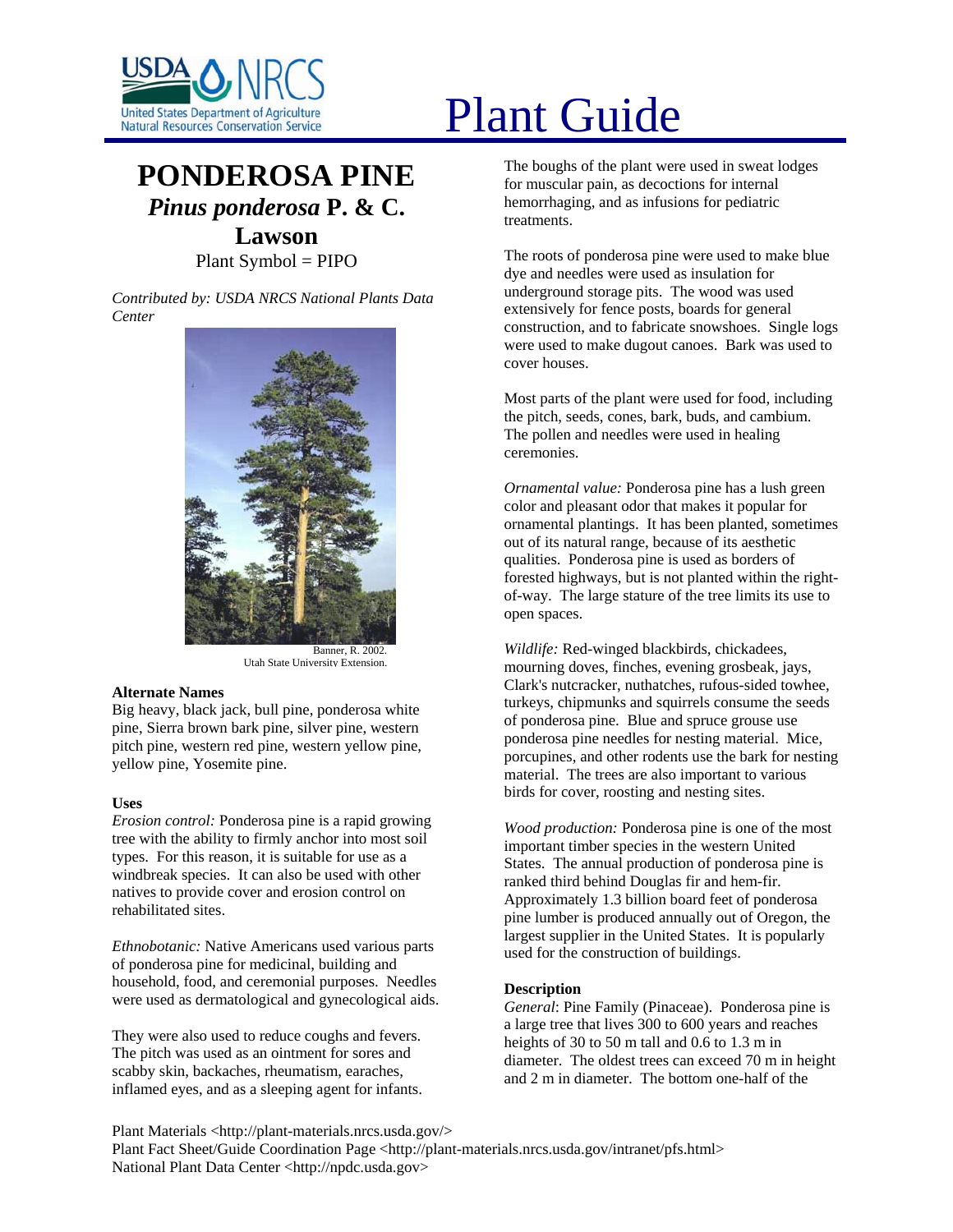straight trunk is typically without branches. The crown of ponderosa pine is broadly conical to roundshaped. The bark is characteristically orange-brown with a scaly plate-like appearance. Twigs are stout, up to 2 cm think, orange-brown, and rough. Needles are 12 to 28 cm long, thin and pointed with toothed edges, occur in bundles of three, and give a tufted appearance to the twig. Buds are up to 2 cm long, 1 cm wide, red-brown with white-fringed scale margins. Male cones are orange or yellow and are located in small clusters near the tips of the branches. The female cone is oval, woody, 8 to 15 cm long, with a small prickle at the tip of each scale. Flowering occurs from April to June of the first year, and cones mature and shed winged seeds in August and September of the second year.

*Distribution*: Ponderosa pine is distributed from southern British Columbia through Washington, Oregon, and California, and east to the western portions of Texas, Oklahoma, Nebraska, North Dakota, and South Dakota. For current distribution, please consult the Plant Profile page for this species on the PLANTS Web site (http://plants.usda.gov).

*Habitat*: Ponderosa pine trees occur as pure stands or in mixed conifer forests in the mountains. It is an important component of the Interior Ponderosa Pine, Pacific Ponderosa Pine-Douglas fir, and Pacific Ponderosa Pine forest cover types.

In the northwest, it is typically associated with Rocky Mountain Douglas fir, lodgepole pine, grand fir, and western larch. In California it is associated with California white fir, incense cedar, Jeffrey pine, sugar pine, coast Douglas fir, California black oak, and western juniper. In the Rocky Mountains and Utah, it is associated with Rocky Mountain Douglas fir, blue spruce, lodgepole pine, limber pine, and quaking aspen. In the Black Hills, it is associated with quaking aspen, white spruce, and paper birch. In Arizona and New Mexico, it is associated with white fir, Rocky Mountain Douglas fir, blue spruce, quaking aspen, gamble oak, and southwestern white pine at higher elevations and Rocky Mountain juniper, alligator juniper, and Utah juniper at lower elevations (Oliver & Riker 1990).

Shrubs and grasses typically associated with ponderosa pine within its range include ceanothus, sagebrush, oak, snowberry, bluestem, fescue, and polargrass.

# **Adaptation**

The USDA hardiness zones for ponderosa pine range from 3 to 7. It grows on a variety of soils from

shallow to deep, and from gravelly sands to sandy clay loam. It is found growing on bare rock with its roots in the cracks and crevices. It has a low tolerance to alkalinity, preferring soils with a pH of 6.0 to 7.0. It grows best in zones with 30 to 60 cm average annual precipitation on well-drained soils. Once established it also survives hot and dry conditions, exhibiting medium to good drought tolerance. Fifty percent shade reduces the growth rate significantly. It withstands very cold winters.

Ponderosa pine is a climax species at the lower elevations of the coniferous forest and a midsuccessional species at higher elevations where more competitive conifers are capable of growing. It generally grows at elevations between sea level and 3,000 m. The populations at higher elevations usually occur within the southern part of its range (Oliver & Riker 1990).

# **Establishment**

Site preparation is needed to control competition, which compromises seedling survival and growth. Seeds are sown in late March to early April. The seed is sown for an initial density of 237 seedlings/ $m<sup>2</sup>$  $(22$  seedlings/ $ft^2$ ). Transplant stock should be one or two years old, with less than 2 prior transplantings, and 15 to 30 cm in height. Space the plants 1 to 3 m apart depending on the site.

Initial seedling survival is reduced under moisture stress. Older seedlings can tolerate limited moisture. Competition from other vegetation should be controlled for the first three to six years until the trees become well established.

#### **Management**

Ponderosa pine can be over-irrigated in poorly drained soils, or drowned out on high water table sites.

It responds well to thinning, which should be done as stands become older to develop larger crowns, resulting in heavier seed crops for wildlife. More forage for deer and elk become available from associated plants by opening the canopy. The use of repellents or other control measures may be necessary to prevent overuse of the trees by rodents.

Ponderosa pine is resistant to fire due to its thick bark. Low intensity surface fires control competitive species like scrub oak and shade-tolerant conifers. Ponderosa pine seedlings can also survive low intensity burns.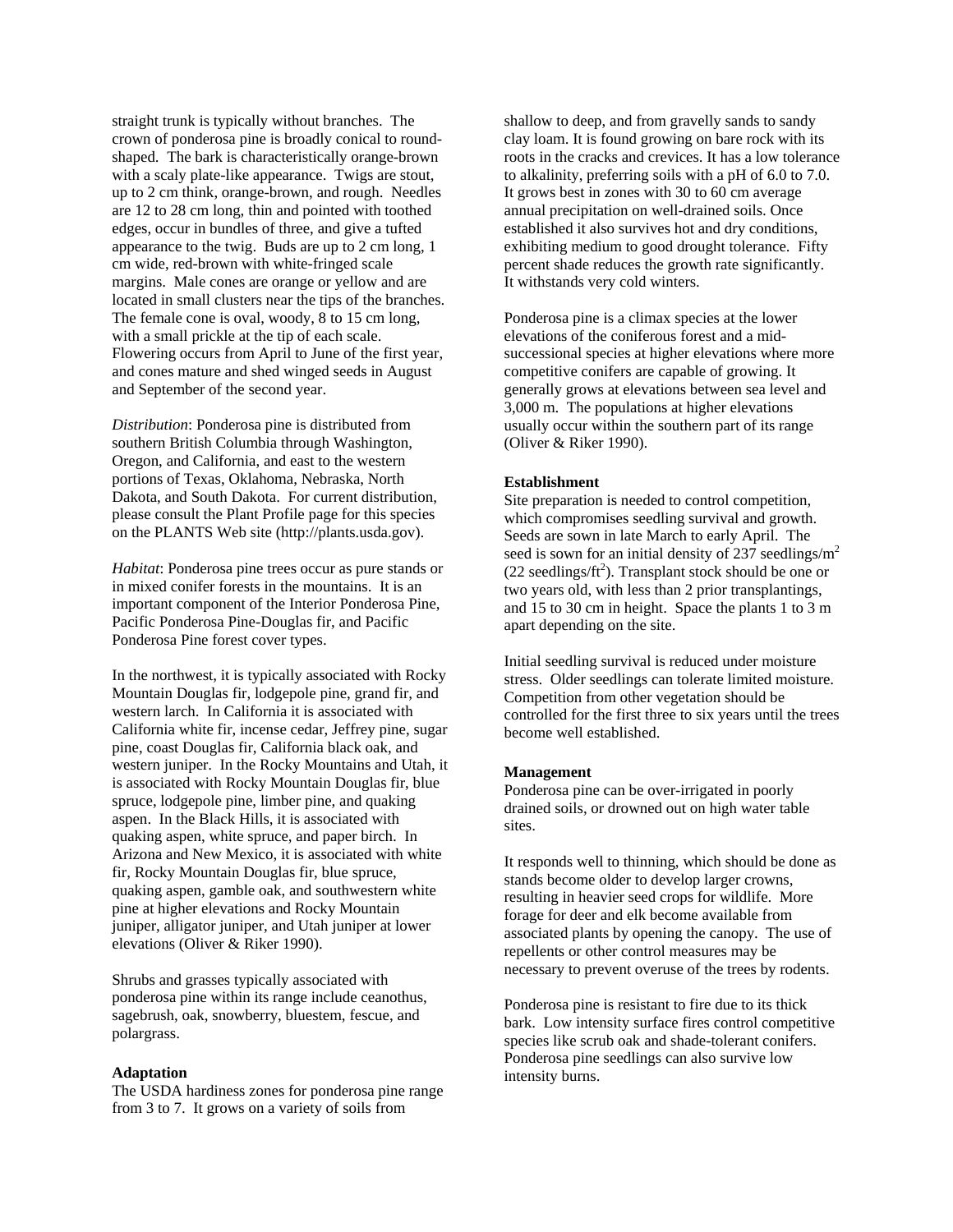# **Pests and Potential Problems**

Approximately 200 insect species affect ponderosa pine from its cone stage to maturity. Pine cone beetles cause tree death by transmitting blue stain fungus to the tree. Their larvae also consume the phloem, restricting the flow of nutrients to the top of the tree.

Western pine beetle is a common cause of death for older trees, drought stressed trees, and even healthy, vigorous trees during epidemics.

Bark beetles are naturally present in all stands. Harvesting methods that leave large amounts of logging slash can allow bark beetle populations to explode and kill vigorous trees up to 0.5 m in diameter.

The ponderosa pine budworm, also known as the sugar-pine tortrix, eats new needles on trees in New Mexico and Colorado. Several years' worth of damage will affect the health of the tree. Early research suggests that some insecticides may help to control infestations.

Dwarf mistletoe is the most widespread parasite that causes branch and stem deformation. It germinates on ponderosa pine branches and forces its roots into the phloem of the host branch, creating stem cankers that leave the wood weak and unsuitable for use as lumber. This weakens the tree and leaves it susceptible to fungal infections and insect attacks. Root diseases, rusts, trunk decays, and needle and twig blights also cause significant damage.

#### **Seeds and Plant Production**

Ponderosa pine is propagated by seed. Cones are ready for collection in October and November when they turn reddish brown. Mature seed is firm and brown in color. Cones should be dried on canvas tarp in a well-ventilated area immediately after they have been collected. The seeds will drop from the cones as they dry.

Several germination methods for ponderosa pine have been utilized, each with their own variations. In general, seeds undergo an imbibation treatment before stratification. Seeds are placed in mesh bags and soaked in cold running water for 48 hours. One variation is to soak the seeds in a 40% bleach solution for 10 minutes with hand agitation prior to placing them under running water. The mesh bags are place in plastic bags and stored at  $1^{\circ}$ C for 2 to 8 weeks. They should be checked daily for mold. Seeds are sown into containers and covered with media. The media should be kept moist throughout

germination. Germination will occur at an average greenhouse temperature of 20°C. Alternating greenhouse temperatures of  $21-25^{\circ}$ C during the day and 16-18°C at night is an appropriate environment for germinating seeds. Germination will occur in approximately 15 days.

Seedlings are thinned and watered daily throughout the establishment phase. They should not be moved outdoors until after the last frost of the year.

Seeds can be dried to between 5 and 8% moisture and placed in airtight plastic bags, then stored for long periods of time in freezers set at  $-15^{\circ}$ C.

# **Cultivars, Improved and Selected Materials (and area of origin)**

Contact your local Natural Resources Conservation Service (formerly Soil Conservation Service) office for more information. Look in the phone book under "United States Government." The Natural Resources Conservation Service will be listed under the subheading "Department of Agriculture."

# **References**

Agricultural Research Center. 2004. *GRIN taxonomy*  (http://www.ars-grin.gov/cgi-bin/npgs/html/index, 27 May 2004). USDA, Beltsville.

Banner, R. 2002. *Ponderosa pine*  (http://extension.usu.edu/rangeplants/Woody/pondero sapine.htm, 29 July, 2004). Utah State University Extension, Logan.

Forest Research Nursery. 2004. *Native plant network*  (http://www.nativeplantnetwork.org, 27 May 2004). College of Natural Resources, University of Idaho, Moscow.

Frankis, M.P. 1998. *Pinus ponderosa. Earle, C.J., Gymnosperm database* (http://www.conifers.org/, 27 May 2004). Bonn University, Bonn, Germany.

Miller, A. 1997. *Ponderosa pine species facts*  (http://www.wwpa.org/ppine.htm, 16 June 2004). Western Wood Products Association, Portland.

Moerman, D. 2003. *Native American ethnobotany database* (http://herb.umd.umich.edu/, 27 May 2004). University of Michigan, Dearborn.

Oliver, W.W. and R.A. Ryker. 1990. *Ponderosa pine. Burns, R.M. and B.H. Honkala, Silvics of North America. Agriculture Handbook 654*. USDA Forest Service, Washington, D.C.